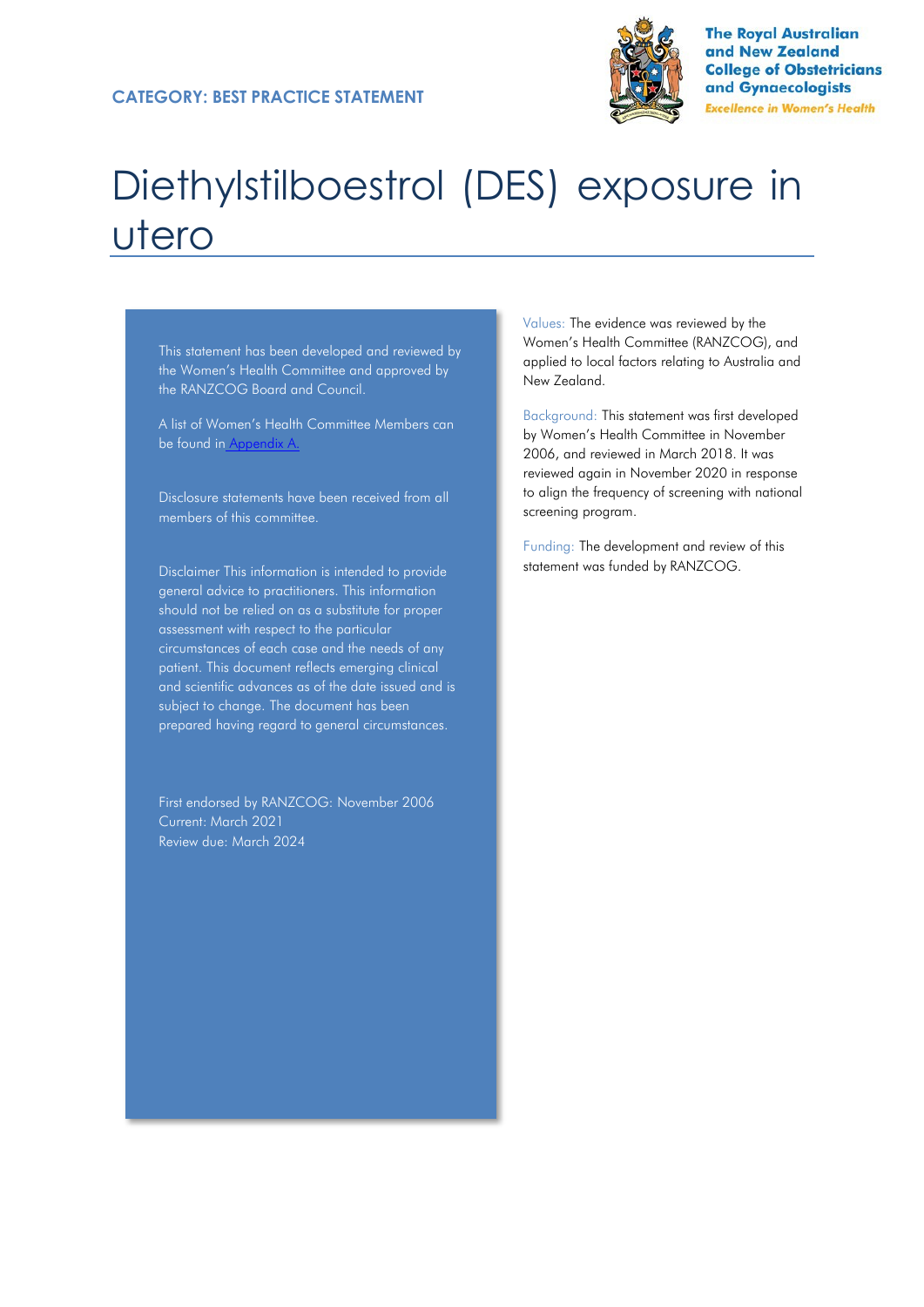# <span id="page-1-0"></span>**Table of contents**

| 2. |  |  |  |  |  |
|----|--|--|--|--|--|
| 3. |  |  |  |  |  |
| 4. |  |  |  |  |  |
|    |  |  |  |  |  |
|    |  |  |  |  |  |
|    |  |  |  |  |  |
|    |  |  |  |  |  |
|    |  |  |  |  |  |
|    |  |  |  |  |  |
|    |  |  |  |  |  |
|    |  |  |  |  |  |
|    |  |  |  |  |  |
|    |  |  |  |  |  |
|    |  |  |  |  |  |
| 5. |  |  |  |  |  |
| 6. |  |  |  |  |  |
| 7. |  |  |  |  |  |
| 8. |  |  |  |  |  |
| 9. |  |  |  |  |  |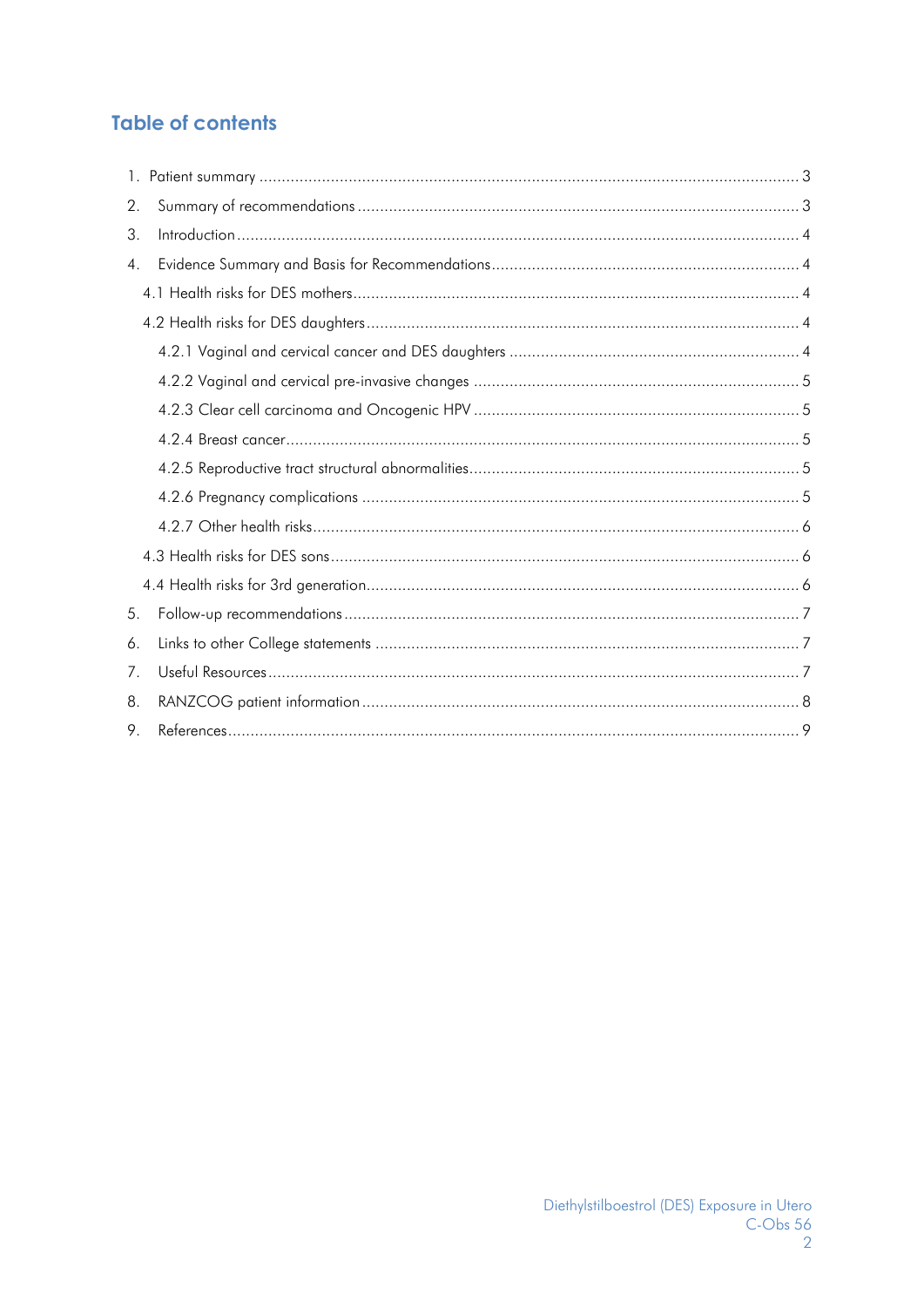# **1. Plain language summary**

Diethylstilboestrol (DES) is a synthetic oestrogen prescribed from the 1940's to the 1980's to reduce the risk of a pregnancy complication. However DES (known as 'stilboestrol' in New Zealand) was subsequently shown to be ineffective in preventing miscarriage, premature labour or other pregnancy complications. DES has since been shown to interfere with the reproductive and endocrine system.

Women who were prescribed DES (DES mothers) are at an increased risk of developing breast cancer, and this does not increase with age.

Women who were exposed to DES in utero (DES daughters) because their mother took DES during that pregnancy are at an increased risk of breast cancer, rare vaginal and cervical clear cell adenocarcinoma (CCA), precancerous changes to the cells in the vagina and cervix, fertility problems and pregnancy problems. These women also have higher rates of structural abnormalities of the uterus; these are associated with increased perinatal risks of preterm birth and reproductive loss.

Men who were exposed to DES in utero (DES sons) because their mother took DES during that pregnancy are at an increased risk of testicular abnormalities but not testicular cancers or fertility problems.

More research is required to determine the health risks of the grandchildren (DES third generation) of DES mothers.

# <span id="page-2-0"></span>**2. Summary of recommendations**

| Recommendation 1                                                                                                                                                                                                                                                                                                                                        | Level                                                                     |
|---------------------------------------------------------------------------------------------------------------------------------------------------------------------------------------------------------------------------------------------------------------------------------------------------------------------------------------------------------|---------------------------------------------------------------------------|
| DES mothers should have regular health checks, in particular breast screening.                                                                                                                                                                                                                                                                          | Good Practice Point                                                       |
| <b>Recommendation 2</b>                                                                                                                                                                                                                                                                                                                                 | Level                                                                     |
| DES mothers should be encouraged to inform their children who had in utero<br>exposure to DES.                                                                                                                                                                                                                                                          | Good Practice Point                                                       |
| Recommendation 3                                                                                                                                                                                                                                                                                                                                        | Level                                                                     |
| DES daughters should have a lifetime annual gynaecological examination<br>consisting of a general examination, colposcopic inspection of the lower genital<br>tract, cervical co-test (HPV and LBC test) and bimanual examination to detect<br>any vaginal induration. Documentation of reproductive tract structural<br>abnormalities should be noted. | Good Practice Point<br>(Source: NCSP 2016<br>Guidelines, updated<br>2018) |
| Recommendation 4                                                                                                                                                                                                                                                                                                                                        | Level                                                                     |
| DES daughters should have regular breast examination and screening as is<br>recommended for all women.                                                                                                                                                                                                                                                  | Good Practice Point                                                       |
| Recommendation 5                                                                                                                                                                                                                                                                                                                                        | Level                                                                     |
| DES sons should have documentation of any testicular abnormalities                                                                                                                                                                                                                                                                                      | Good Practice Point                                                       |
| Recommendation 6                                                                                                                                                                                                                                                                                                                                        | Level                                                                     |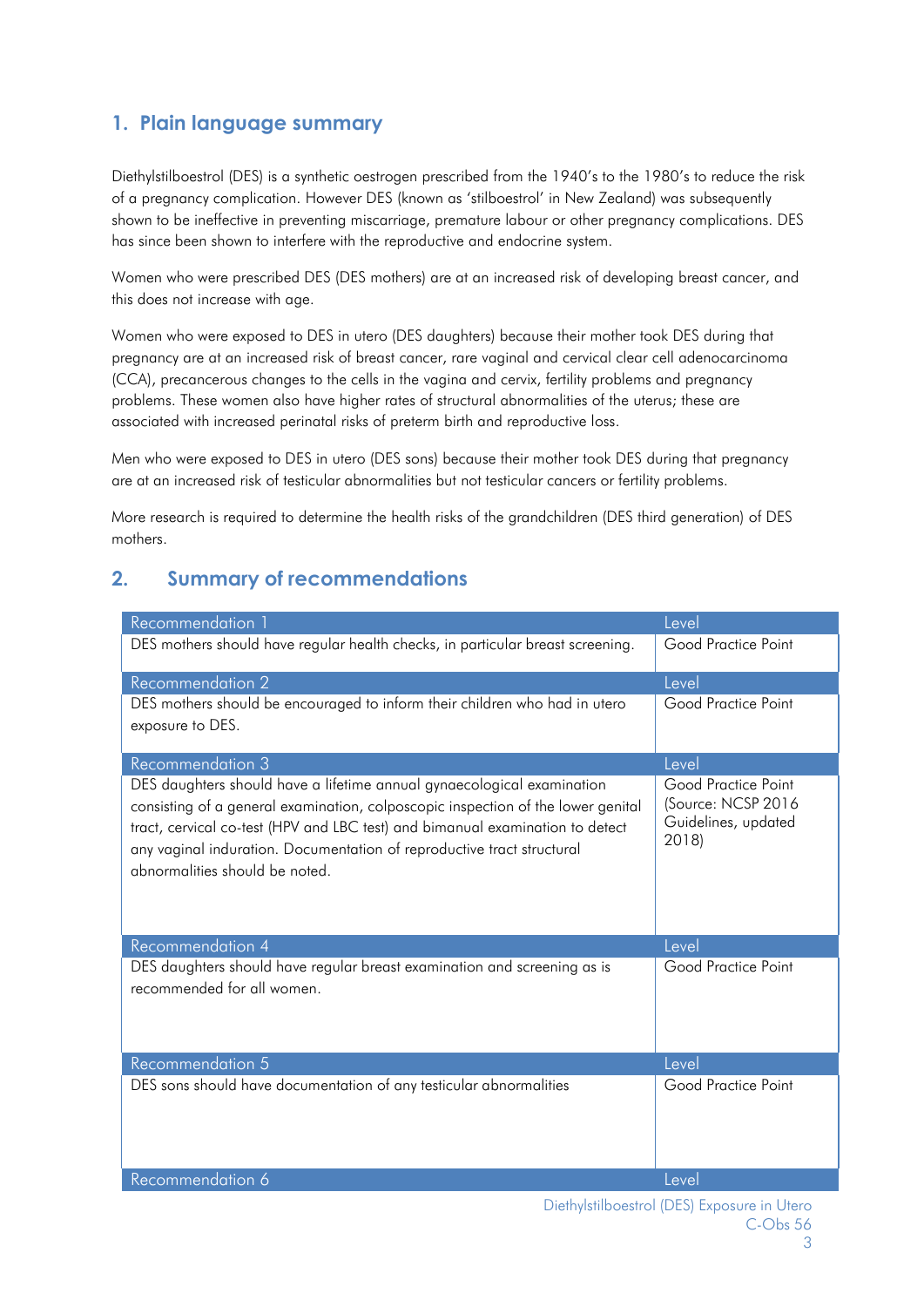| DES third generation do not require any additional specific follow up. However<br>long term follow-up should be considered in the absence of any specific data<br>for this cohort<br>These women should be screened with a Cervical Screening Test (CST) in<br>accordance with national screening programs. However, if these women have<br>concerns, testing similar to that recommended for their DES-exposed mothers<br>could be considered on an individual basis. | Good Practice Point<br>(Source: NCSP 2016<br>Guidelines, updated<br>2018) |
|------------------------------------------------------------------------------------------------------------------------------------------------------------------------------------------------------------------------------------------------------------------------------------------------------------------------------------------------------------------------------------------------------------------------------------------------------------------------|---------------------------------------------------------------------------|
| Recommendation 7                                                                                                                                                                                                                                                                                                                                                                                                                                                       | Level                                                                     |
| Women exposed to DES in utero, who have a screen detected abnormality,<br>should be managed by an experienced colposcopist.                                                                                                                                                                                                                                                                                                                                            | Good Practice Point<br>(Source: NCSP 2016<br>Guidelines, updated<br>2018) |

# <span id="page-3-0"></span>**3. Introduction**

Diethylstilboestrol (DES) is a synthetic oestrogen prescribed from the 1940's to the 1980's to reduce the risk of a miscarriage, premature labour and other pregnancy complications. Although the efficacy of DES was questioned in a 1953 report, the drug continued to be prescribed until the 1980's.<sup>1</sup>

In 1971 it was reported that in utero exposure to DES was strongly associated with the development of vaginal (and cervical to a lesser extent) clear cell adenocarcinoma (CCA) in young women[.2](#page-8-1) This study helped researchers subsequently identify the drug as a teratogen. Other lifetime health risks have since been identified for the DES mother, DES daughter and son. There is no evidence of increased health risk for the DES third generation but research is continuing in this area.

Over 10 million people were exposed to DES worldwide. Of these, over 4 million women were exposed in utero. The drug (known as stilboestrol in New Zealand) was prescribed to about 1,000 New Zealand women. While the number of women in Australia who took DES is not known, it is estimated that approximately 15,000 women used the drug during pregnancy[.3](#page-8-2) DES was prescribed to about 1,000 pregnant women in New Zealand.

# <span id="page-3-1"></span>**4. Evidence Summary and Basis for Recommendations**

### <span id="page-3-2"></span>4.1 Health risks for DES mothers

<span id="page-3-5"></span>DES mothers have been found to have an increased risk of developing breast cancer (1.27 x the risk of the general population)<sup>4</sup> and breast cancer related death.<sup>5</sup> There has been no increase in incidence of any other cancers.<sup>6</sup>

### <span id="page-3-3"></span>4.2 Health risks for DES daughters

### <span id="page-3-4"></span>4.2.1 Vaginal and cervical cancer and DES daughters

As at April 2015, there were 775 reported cases of vaginal and cervical clear cell adenocarcinoma (CCA) worldwide. 2/3 of these cases are in women with in utero exposure to DES at a younger age [\(http://www.cdc.gov/des/hcp/nurses/history.html\).](http://www.cdc.gov/des/hcp/nurses/history.html) The majority of cancers in DES patients are diagnosed as Stage I or II disease with reported survival rates of 80-90%.

The risk of DES daughters developing CCA is estimated to be 1.5/1000. Expressed differently, this is about 40 times increase in risk when compared with the unexposed population. The peak incidence of these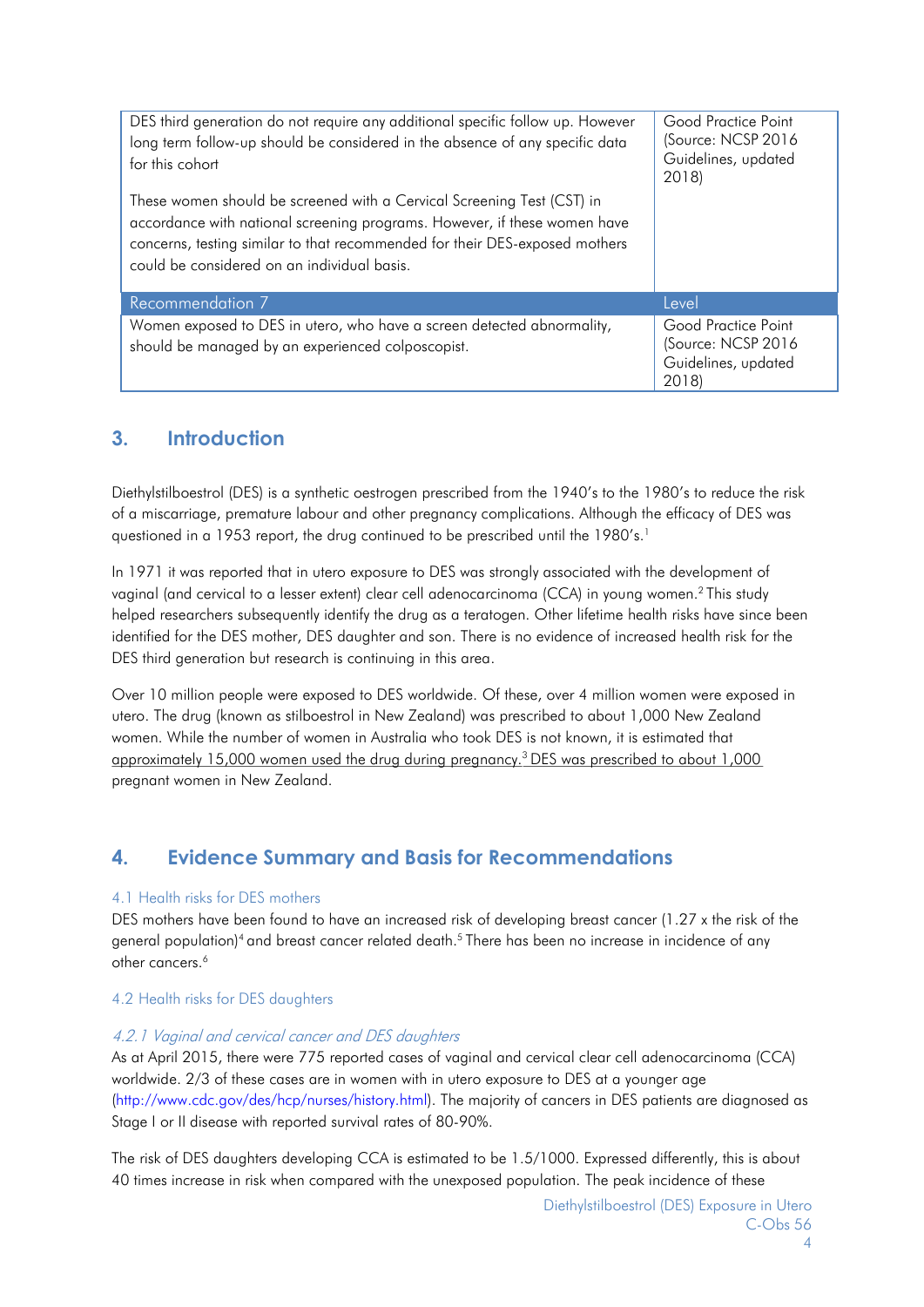<span id="page-4-7"></span>tumours in exposed women is age 15-25 with a range reported from age 7-62. As the youngest DES affected women will only be menopausal in 2030-2040, it is unknown whether these women will be at an additionally increased risk of CCA compared with the general population that also experiences a peak in incidence at this age. The increased risk may be lifelong.<sup>7</sup>

#### <span id="page-4-0"></span>4.2.2 Vaginal and cervical pre-invasive changes

<span id="page-4-6"></span><span id="page-4-5"></span>DES daughters are frequently observed to have a large cervical ectropion resulting in relatively greater areas of immature metaplasia on the cervix and vagina compared with an unexposed population.<sup>8</sup> DES daughters have a 2.28 fold increase risk of high grade cervical and vaginal intraepithelial neoplasia.<sup>9</sup> However, with close monitoring and early treatment, this has not resulted in an increased incidence of squamous cell cancer either of the cervix or vagina.<sup>10</sup>

Vaginal adenosis has been reported in 33%-50% of DES daughters.<sup>11</sup> The significance of the presence of adenosis in the development of CCA of the vagina is not established and the tumour does not necessarily develop in an area of adenosis. With time, adenosis usually undergoes metaplastic change and is replaced by normal squamous epitheliu[m.](#page-4-5) [8](#page-4-5)

#### <span id="page-4-1"></span>4.2.3 Clear cell carcinoma and Oncogenic HPV

<span id="page-4-8"></span>In a recent systematic review, "19 studies were identified that tested for the presence of HPV DNA in samples of clear cell carcinoma of the cervix or vagina. Overall, oncogenic HPV was detected in about one third of the 158 samples of clear cell carcinoma of the cervix.<sup>12</sup> For this reason it would be prudent to continue to include cytology of the cervix in annual 'screening' in addition to testing for oncogenic HPV: ie Cervical cotest.

#### <span id="page-4-2"></span>4.2.4 Breast cancer

On average, 1 in 7 Australian women, and 1 in 8 New Zealand women, will develop breast cancer in their lifetime. The DES mother has an approximate 30% increased risk of developing breast cancer and breast cancer related death (after covariate adjustment and based on higher dosages) than the risk for nonexposed women.<sup>5</sup>

Combined results of cohort studies in the US suggest DES daughters have a 1.82 fold increased risk of developing breast cancer after 40 years of age.<sup>9, [13](#page-8-12)</sup> This increased risk was not confirmed in a 2010 European stud[y.](#page-4-7) [7](#page-4-7)

#### <span id="page-4-3"></span>4.2.5 Reproductive tract structural abnormalities

Uterine malformations have been reported in up to 69% of DES exposed women and include a T-shaped uterine cavity, hypoplastic uterus and endometrial adhesions[.14](#page-9-0) Cervical malformations have been found in 25-33% of exposed women and include hypoplasia, cervical hood, collar and polyps[.15](#page-9-1) Some of these changes may result in pregnancy related complications.

#### <span id="page-4-4"></span>4.2.6 Pregnancy complications

Women exposed to DES in utero appear to have high rates of subfertility, miscarriage, preterm birth and ectopic pregnancy. These may be explained by the structural abnormalities described below. Higher rates of pre-eclampsia and still birth have also been reported. The hazard ratios are summarised in Table 2[.9](#page-4-6)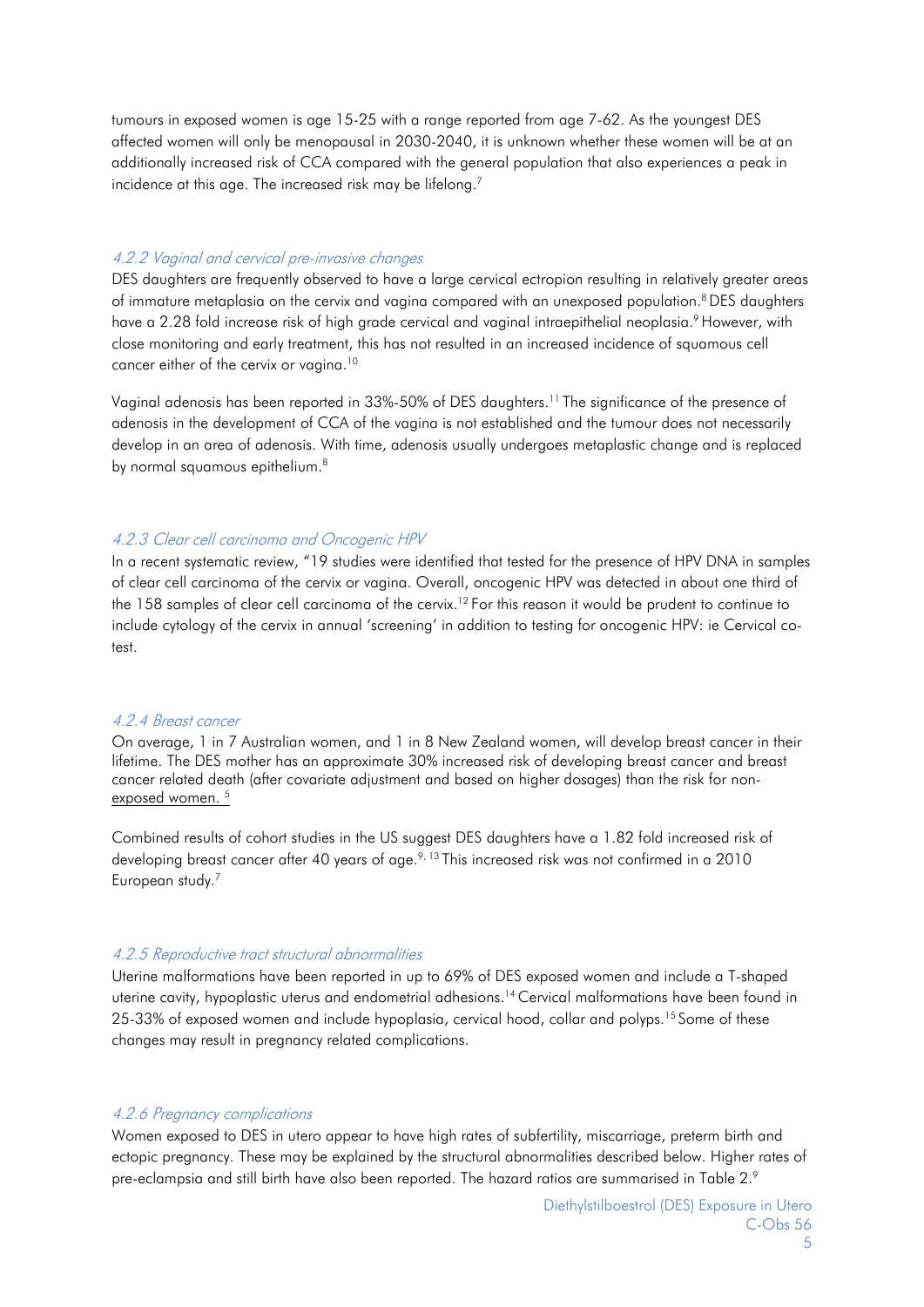| Table 2. Hazard Ratios for Adverse Health Outcomes in Women with and Those without Diethylstilbestrol (DES) Exposure.* |                         |                           |                                  |  |
|------------------------------------------------------------------------------------------------------------------------|-------------------------|---------------------------|----------------------------------|--|
| <b>Adverse Outcome</b>                                                                                                 | <b>Exposed</b><br>Women | <b>Unexposed</b><br>Women | <b>Hazard Ratio</b><br>(95% CI)个 |  |
|                                                                                                                        |                         | no./total no.             |                                  |  |
| <b>Infertility</b>                                                                                                     | 1144/3769               | 252/1654                  | $2.37$ (2.05 to 2.75)            |  |
| Spontaneous abortion:                                                                                                  | 916/2690                | 328/1291                  | 1.64 (1.42 to 1.88)              |  |
| Ectopic pregnancy:                                                                                                     | 255/2692                | 36/1293                   | 3.72 (2.58 to 5.38)              |  |
| Loss of second-trimester pregnancy;                                                                                    | 201/2692                | 35/1293                   | 3.77 (2.56 to 5.54)              |  |
| Preterm delivery                                                                                                       | 624/2385                | 100/1238                  | 4.68 $(3.74 \text{ to } 5.86)$   |  |
| Preeclampsias                                                                                                          | 216/2412                | 80/1159                   | 1.42 (1.07 to 1.89)              |  |
| Stillbirth                                                                                                             | 54/2385                 | 16/1239                   | $2.45$ (1.33 to 4.54)            |  |
| Neonatal death                                                                                                         | 57/2383                 | 7/1238                    | 8.12 (3.53 to 18.65)             |  |
| Early menopause                                                                                                        | 181/3993                | 49/1682                   | $2.35$ (1.67 to 3.31)            |  |
| Cervical intraepithelial neoplasia, grade ≥2                                                                           | 208/4120                | 40/1785                   | 2.28 (1.59 to 3.27)              |  |
| Breast cancer at ≥40 yr                                                                                                | 61/3693                 | 21/1647                   | $1.82$ (1.04 to 3.18)            |  |
| Clear-cell adenocarcinoma                                                                                              | 4/4652                  | 0/1926                    | $\infty$ (0.37 to $\infty$ )     |  |

\* Total numbers of women vary among outcomes, primarily reflecting whether all, gravid, or parous women were included in the analyses, but also owing to some missing responses to the questionnaires ascertaining the outcome and to missing covariates. CI denotes confidence interval.

† Hazard ratios were calculated with age as the time metric and adjustment for date of birth and cohort.

 $\stackrel{\text{\scriptsize{\textsf{i}}}}{S}$ . The analysis was restricted to gravid women and adjusted for number of pregnancies.<br> $\int\limits_0^{\pi}\text{The analysis was restricted to parous women and adjusted for number of births.}$ 

### <span id="page-5-0"></span>4.2.7 Other health risks

The results of Table 2 indicate that exposed women may experience menopause slightly earlier. [9,](#page-4-6)[16](#page-9-2)

Studies regarding a link to autoimmune diseases <sup>17</sup>, psychiatric diseases <sup>18</sup> and obesity <sup>19</sup> have not been able to establish an association. As the youngest cohort of DES daughters are expected to become menopausal in 2030-2040, longer term studies are required to determine the health outcomes of these women.

#### <span id="page-5-1"></span>4.3 Health risks for DES sons

Male offspring are affected with an increase in the development of epididymal cysts, hypogonadism and undescended testes (approximately 2% of exposed men). No specific cancer risk has been established apart from the inherent risk of testicular cancer associated with undescended testes. DES sons do not appear to have an increased risk of infertility. [20](#page-9-6)

#### <span id="page-5-2"></span>4.4 Health risks for 3rd generation

It has been hypothesized that the next generation of children may be at increased risk of adverse health outcomes. This is based on animal studies suggesting DES may cause methylation changes to the DNA and these changes may be inherited. However a recent study showed adult women exposed to DES in utero had no evidence of large persistent changes in blood DNA methylation. [21](#page-9-7)

The number of events of cancer risk, reproductive tract structural abnormalities and infertility in DES third generation are currently too few in number to determine the health risk for this group. Longer term studies are required to determine the health effects.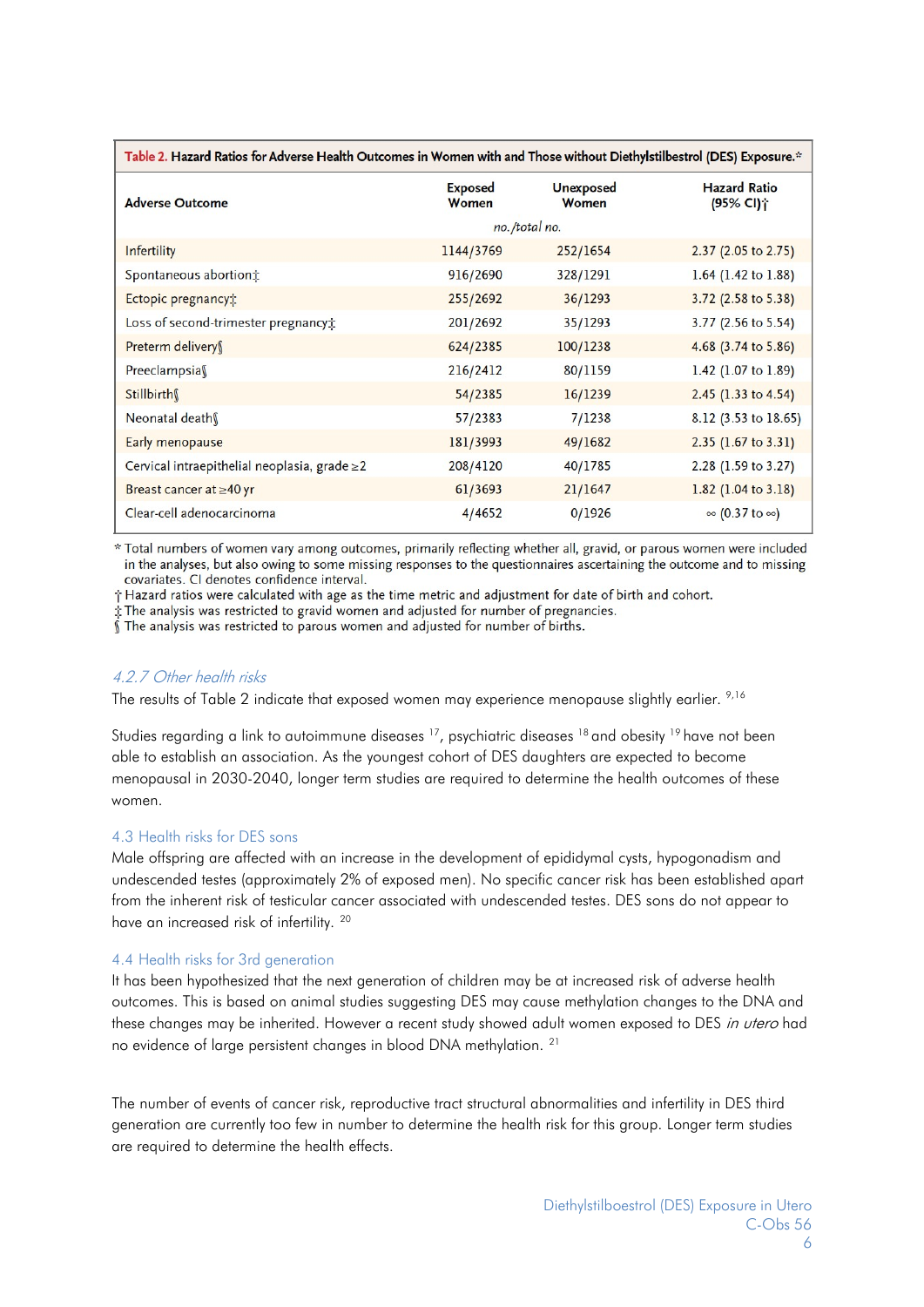# <span id="page-6-0"></span>**5. Follow-up recommendations**

- DES mothers should participate in the national BreastScreen mammographic screening program.
	- BreastScreen Australia actively invites women aged 50-74 years to undergo free mammographic screening every two years.
	- BreastScreen Aotearoa provide eligible women aged between 45 and 69 years with free mammographic screening every two years.
- DES mothers should be encouraged to inform their children who had in utero exposure to DES.
- DES daughters should have a lifetime annual gynaecological examination consisting of a general examination, colposcopic inspection of the lower genital tract, cervical co-test (HPV and LBC test) and bimanual examination to detect any vaginal induration. Documentation of reproductive tract structural abnormalities should be noted. Self-collection for HPV testing (5-yearly HPV testing) is not recommended.
- DES daughters should participate in national BreastScreen mammographic screening programs.
	- BreastScreen Australia actively invites women aged 40-49 years to undergo free mammographic screening every two years.
	- BreastScreen Aotearoa provide eligible women aged between 45 and 69 years with free mammographic screening every two years.
- DES sons should have documentation of any testicular abnormalities
- DES third generation do not require any additional specific follow up. However long term follow-up should be considered in the absence of any specific data for this cohort. These women should be screened with a Cervical Screening Test (CST) in accordance with national screening programs (currently every 3 years in New Zealand; and every 5 years in Australia). However, if these women have concerns, testing similar to that recommended for their DES-exposed mothers could be considered on an individual basis. [12](#page-4-8)

# <span id="page-6-1"></span>**6. Links to other College statements**

Cytological follow up after hysterectomy (C-Gyn 08) [https://www.ranzcog.edu.au/RANZCOG\\_SITE/media/RANZCOG-](https://www.ranzcog.edu.au/RANZCOG_SITE/media/RANZCOG-MEDIA/Women%27s%20Health/Statement%20and%20guidelines/Clinical-Obstetrics/Cytological-follow-up-after-hysterectomy-(C-Gyn-8)-Review-November-2015.pdf?ext=.pdf)[MEDIA/Women%27s%20Health/Statement%20and%20guidelines/Clinical-Obstetrics/Cytological-follow](https://www.ranzcog.edu.au/RANZCOG_SITE/media/RANZCOG-MEDIA/Women%27s%20Health/Statement%20and%20guidelines/Clinical-Obstetrics/Cytological-follow-up-after-hysterectomy-(C-Gyn-8)-Review-November-2015.pdf?ext=.pdf)[up-after-hysterectomy-\(C-Gyn-8\)-Review-November-2015.pdf?ext=.pdf](https://www.ranzcog.edu.au/RANZCOG_SITE/media/RANZCOG-MEDIA/Women%27s%20Health/Statement%20and%20guidelines/Clinical-Obstetrics/Cytological-follow-up-after-hysterectomy-(C-Gyn-8)-Review-November-2015.pdf?ext=.pdf)

Evidence-based Medicine, Obstetrics and Gynaecology (C-Gen 15) [https://www.ranzcog.edu.au/RANZCOG\\_SITE/media/RANZCOG-](https://www.ranzcog.edu.au/RANZCOG_SITE/media/RANZCOG-MEDIA/Women%27s%20Health/Statement%20and%20guidelines/Clinical%20-%20General/Evidence-based-medicine%2C-Obstetrics-and-Gynaecology-(C-Gen-15)-Review-March-2016.pdf?ext=.pdf)[MEDIA/Women%27s%20Health/Statement%20and%20guidelines/Clinical%20-%20General/Evidence](https://www.ranzcog.edu.au/RANZCOG_SITE/media/RANZCOG-MEDIA/Women%27s%20Health/Statement%20and%20guidelines/Clinical%20-%20General/Evidence-based-medicine%2C-Obstetrics-and-Gynaecology-(C-Gen-15)-Review-March-2016.pdf?ext=.pdf)[based-medicine,-Obstetrics-and-Gynaecology-\(C-Gen-15\)-Review-March-2016.pdf?ext=.pdf](https://www.ranzcog.edu.au/RANZCOG_SITE/media/RANZCOG-MEDIA/Women%27s%20Health/Statement%20and%20guidelines/Clinical%20-%20General/Evidence-based-medicine%2C-Obstetrics-and-Gynaecology-(C-Gen-15)-Review-March-2016.pdf?ext=.pdf)

# <span id="page-6-2"></span>**7. Useful Resources**

Australian Government Department of Health. BreastScreen Australia.

[http://www.cancerscreening.gov.au/internet/screening/publishing.nsf/Content/breast-screening-1.](http://www.cancerscreening.gov.au/internet/screening/publishing.nsf/Content/breast-screening-1)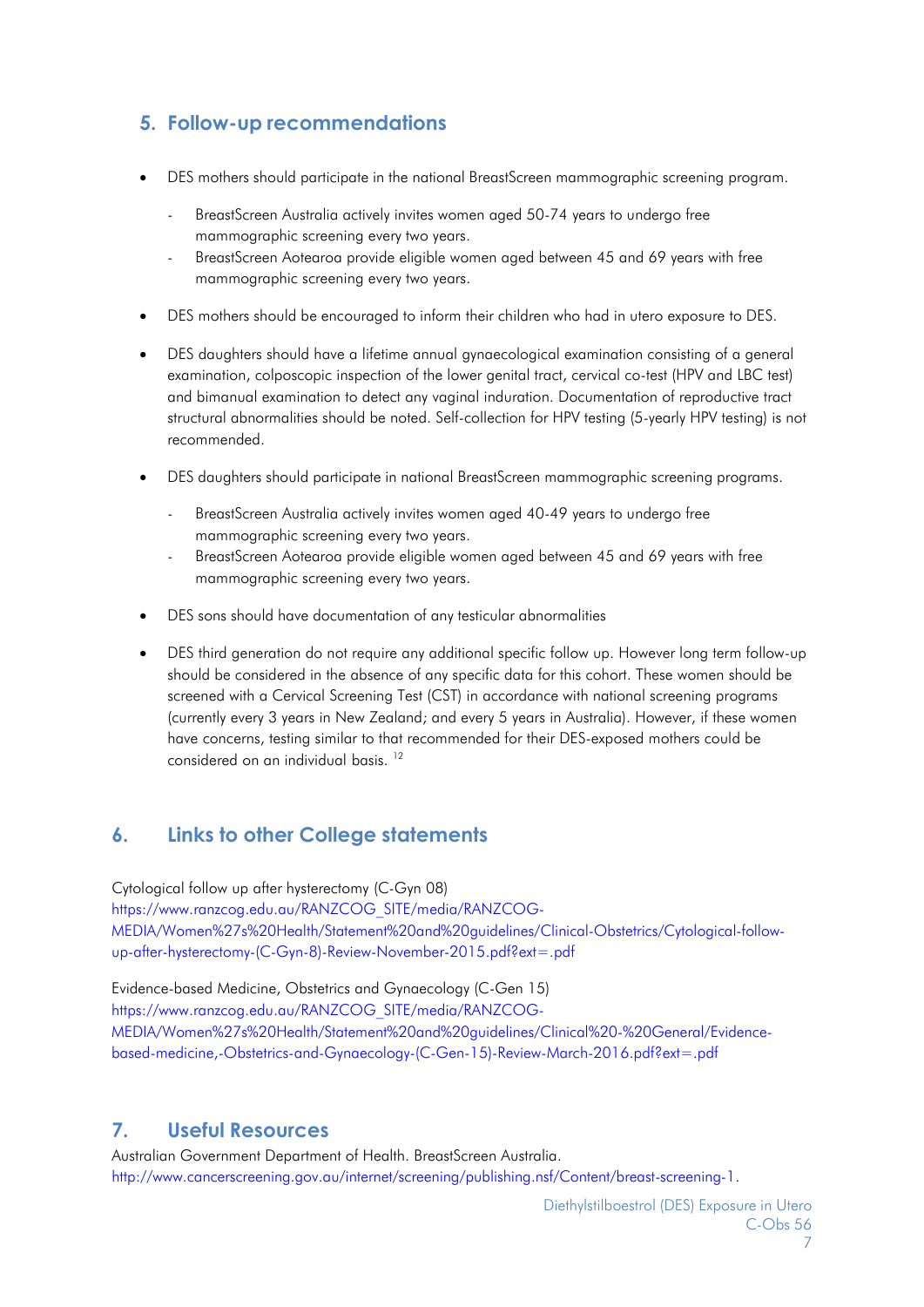New Zealand Time to Screen. <https://www.timetoscreen.nz/breast-screening/>

The National Cervical Screening Program: Guidelines for the management of screen-detected abnormalities, screening in specific populations and investigation of abnormal vaginal bleeding. https://wiki.cancer.org.au/australia/Clinical\_question:Oncogenic\_HPV\_types\_not\_16/18

# <span id="page-7-0"></span>**8. RANZCOG patient information**

A range of RANZCOG Patient Information Pamphlets can be ordered via: [https://www.ranzcog.edu.au/Womens-Health/Patient-Information-Guides/Patient-Information-](https://www.ranzcog.edu.au/Womens-Health/Patient-Information-Guides/Patient-Information-Pamphlets)[Pamphlets](https://www.ranzcog.edu.au/Womens-Health/Patient-Information-Guides/Patient-Information-Pamphlets)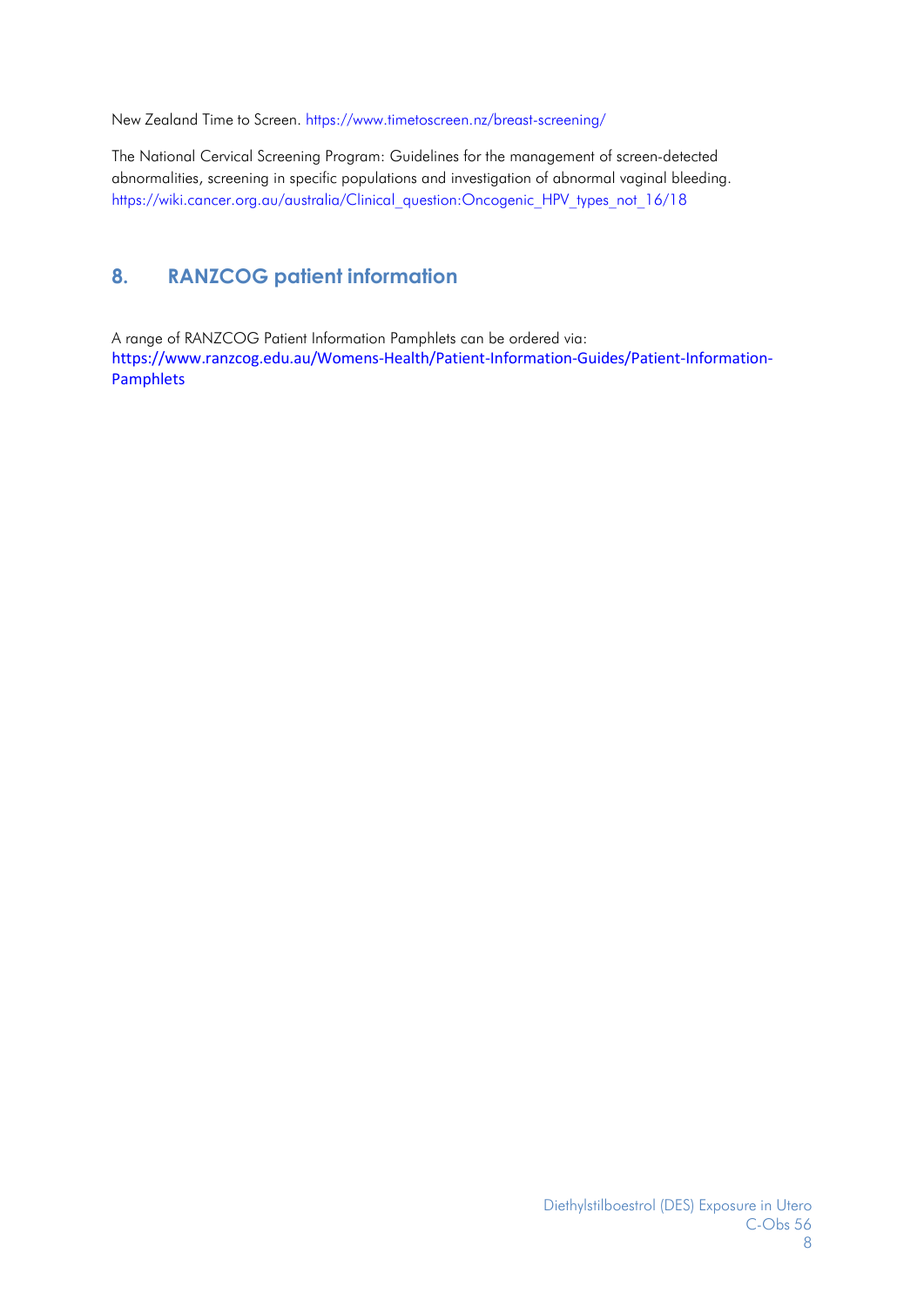# <span id="page-8-0"></span>**9. References**

- 1 Dieckmann WJ, Davis ME, Rynkiewicz LM, Pottinger RE. Does the administration of diethylstilbestrol during pregnancy have therapeutic value? American journal of obstetrics and gynecology. 1953;66(5):1062-81.
- <span id="page-8-1"></span>2 Herbst AL, Ulfelder H, Poskanzer DC. Adenocarcinoma of the Vagina. New England Journalof Medicine. 1971;284(16):878-81
- <span id="page-8-2"></span>3 Cancer Council Australia Cervical Cancer Screening Guidelines Working Party. National Cervical Screening Program: Guidelines for the management of screen-detected abnormalities,screening in specific populations and investigation of abnormal vaginal bleeding, Chapter 17. Screening in DES-exposed women. Cancer Council Australia. 2018. [Available at: https://wiki.cancer.org.au/australia/Clinical\_question:DESexposed women#Systematic review evidence]
- <span id="page-8-3"></span>4 Titus-Ernstoff L, Hatch EE, Hoover RN, Palmer J, Greenberg ER, Ricker W, et al. Long-term cancer risk in women given diethylstilbestrol (DES) during pregnancy. Br J Cancer. 2001;84(1):126-33
- <span id="page-8-4"></span>5 Titus-Ernstoff L, Troisi R, Hatch EE, Palmer JR, Wise LA, Ricker W, et al. Mortality in women given diethylstilbestrol during pregnancy. Br J Cancer. 2006;95(1):107-11
- <span id="page-8-5"></span>6 Giusti RM, Iwamoto K, Hatch EE. Diethylstilbestrol revisited: a review of the long-term health effects. Ann Intern Med. 1995;122(10):778-88.
- <span id="page-8-6"></span>7 Verloop J, van Leeuwen FE, Helmerhorst TJ, van Boven HH, Rookus MA. Cancer risk in DES daughters. Cancer Causes Control. 2010;21(7):999-1007
- <span id="page-8-7"></span>8 Kaufman RH, Adam E. Findings in female offspring of women exposed in utero to diethylstilbestrol. Obstetrics and gynecology. 2002;99(2):197-200
- <span id="page-8-8"></span>9 Hoover RN, Hyer M, Pfeiffer RM, Adam E, Bond B, Cheville AL, et al. Adverse health outcomesin women exposed in utero to diethylstilbestrol. The New England journal of medicine. 2011;365(14):1304-14
- <span id="page-8-9"></span>10 Hatch EE, Herbst AL. Incidence of squamous neoplasia of the cervix and vagina in women exposed prenatally to diethylstilbestrol (United States). Cancer Causes and Control 2002;12:837-45
- <span id="page-8-10"></span>11 O'Brien PC, Noller KL, Robboy SJ, Barnes AB, Kaufman RH, Tilley BC, et al. Vaginal epithelial changes in young women enrolled in the National Cooperative Diethylstilbestrol Adenosis (DESAD) project. Obstetrics and gynecology. 1979;53(3):300-8
- <span id="page-8-11"></span>12 Hammond I, Saville M. The National Cervical Screening Program: Guidelines for the management of screen-detected abnormalities, screening in specific populations and investigation of abnormal vaginal bleeding 2017
- <span id="page-8-12"></span>13 Palmer JR, Wise LA, Hatch EE, Troisi R, Titus-Ernstoff L, Strohsnitter W, et al. Prenatal diethylstilbestrol exposure and risk of breast cancer. Cancer Epidemiol Biomarkers Prev.2006;15(8):1509-14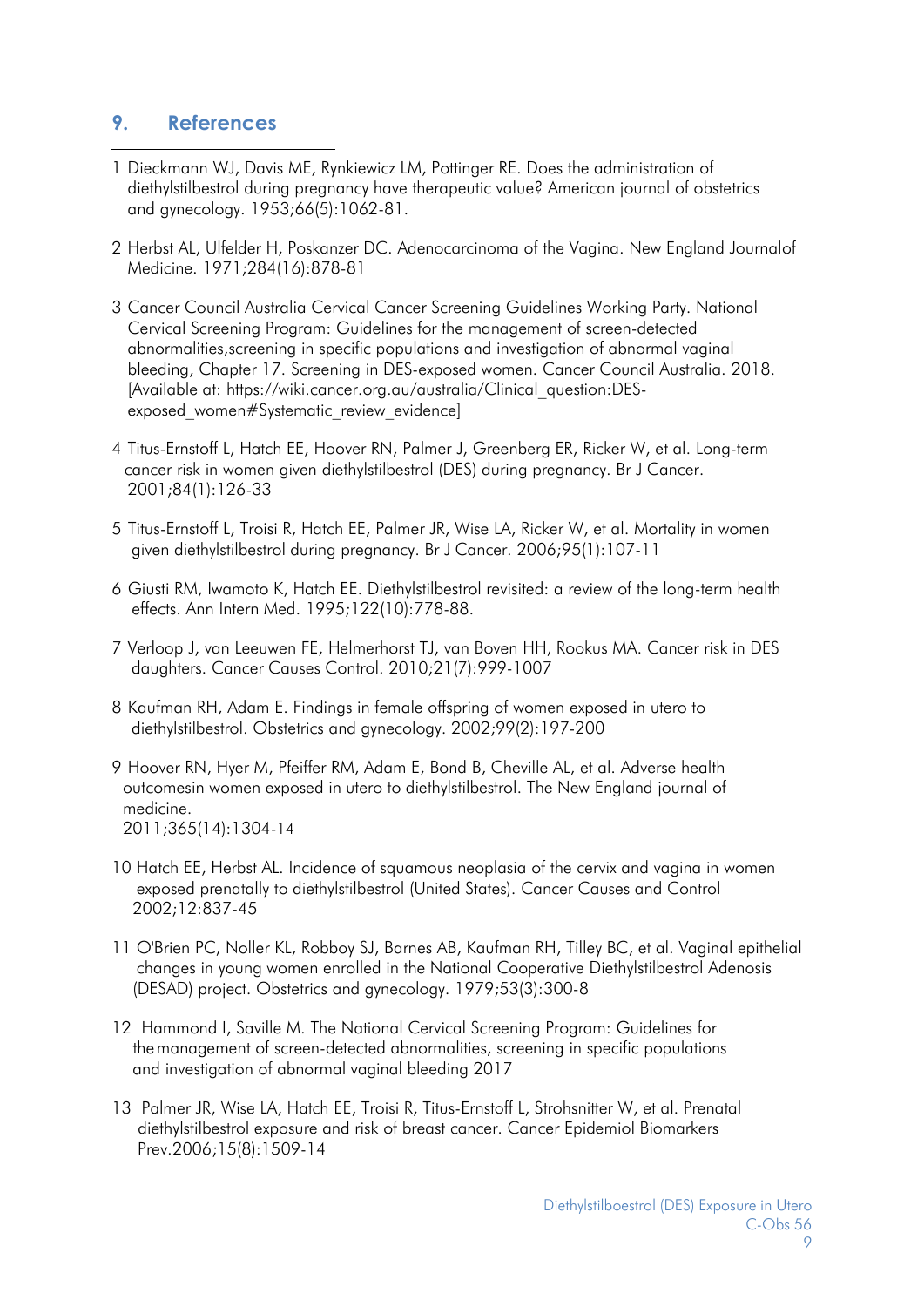- <span id="page-9-0"></span>14 Kaufman RH, Adam E, Noller K, Irwin JF, Gray M. Upper genital tract changes and infertility in diethylstilbestrol-exposed women. American journal of obstetrics and gynecology. 1986;154(6):1312-8
- <span id="page-9-1"></span>15 Kaufman RH. Structural changes of the genital tract associated with in utero exposure to diethylstilbestrol. Obstet Gynecol Annu. 1982;11:187-202
- <span id="page-9-2"></span>16 Hatch EE, Troisi R, Wise LA, Hyer M, Palmer JR, Titus-Ernstoff L, et al. Age at natural menopause in women exposed to diethylstilbestrol in utero. Am J Epidemiol. 2006;164(7):682-8
- <span id="page-9-3"></span>17 Strohsnitter WC, Noller KL, Troisi R, Robboy SJ, Hatch EE, Titus-Ernstoff L, et al. Autoimmune disease incidence among women prenatally exposed to diethylstilbestrol. J Rheumatol. 2010;37(10):2167-73
- <span id="page-9-4"></span>18 Kebir O, Krebs MO. Diethylstilbestrol and risk of psychiatric disorders: a critical review and new insights. World J Biol Psychiatry. 2012;13(2):84-95
- <span id="page-9-5"></span>19 Hatch EE, Troisi R, Palmer JR, Wise LA, Titus L, Strohsnitter WC, et al. Prenatal diethylstilbestrol exposure and risk of obesity in adult women. J Dev Orig Health Dis. 2015;6(3):201-7
- <span id="page-9-6"></span>20 Palmer JR, Herbst AL, Noller KL, Boggs DA, Troisi R, Titus-Ernstoff L, et al. Urogenital abnormalities in men exposed to diethylstilbestrol in utero: a cohort study. Environ Health. 2009;8:37
- <span id="page-9-7"></span>21 Harlid S, Xu Z, Panduri V, D'Aloisio AA, DeRoo LA, Sandler DP, et al. In utero exposure to diethylstilbestrol and blood DNA methylation in women ages 40-59 years from the sister study. PloS one. 2015;10(3):e0118757.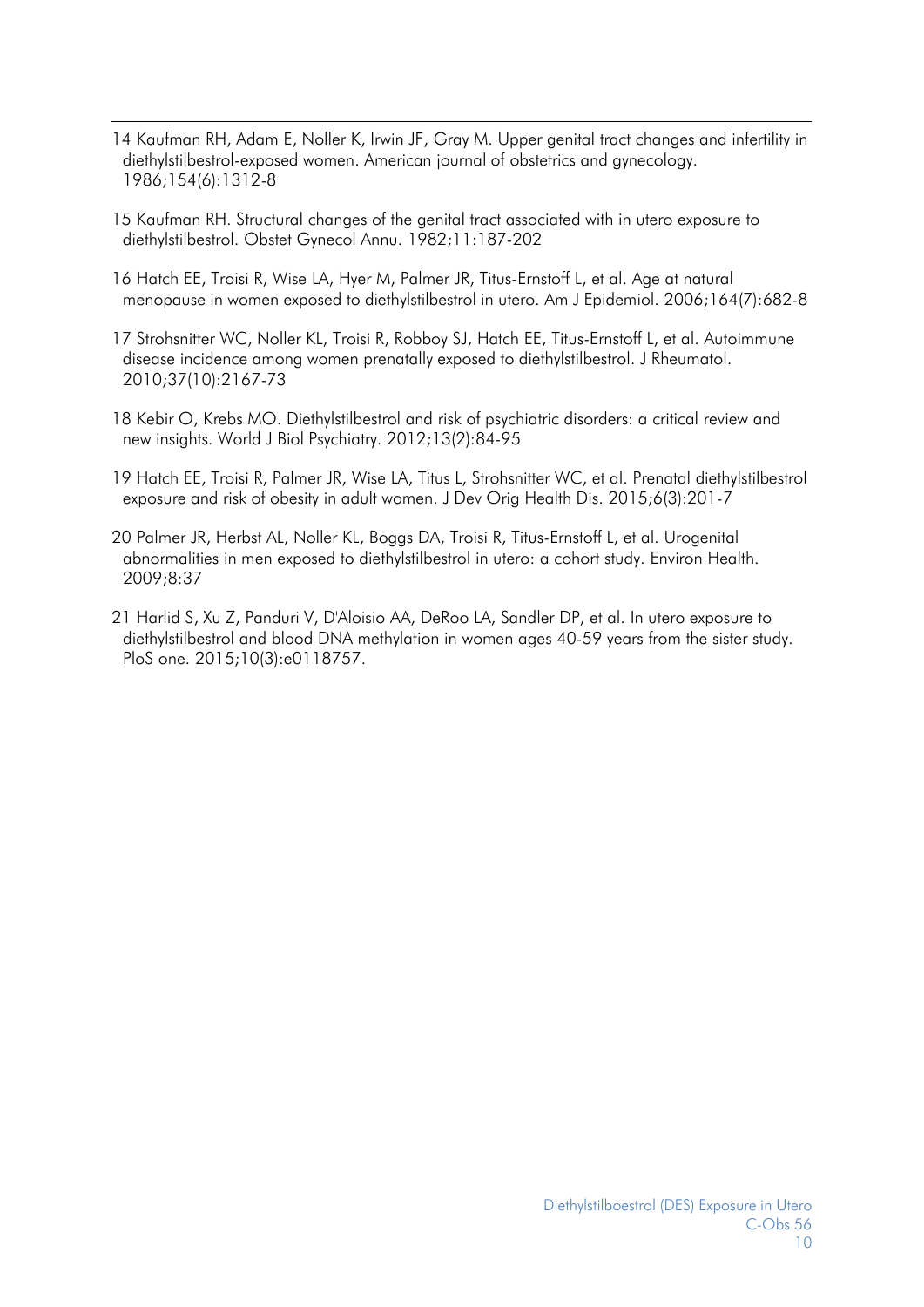# **Appendices**

Appendix A Women's Health Committee Membership

| Name                              | Position on Committee          |  |  |
|-----------------------------------|--------------------------------|--|--|
| Professor Yee Leung               | <b>Chair and Board Member</b>  |  |  |
| Dr Gillian Gibson                 | Deputy Chair, Gynaecology      |  |  |
|                                   | Deputy Chair, Obstetrics and   |  |  |
| Dr Scott White                    | Subspecialties Representative  |  |  |
| Associate Professor Ian Pettigrew | Member and EAC Representative  |  |  |
| Dr Kristy Milward                 | Member and Councillor          |  |  |
| Dr Will Milford                   | Member and Councillor          |  |  |
| Dr Frank O'Keeffe                 | Member and Councillor          |  |  |
| Professor Sue Walker              | Member                         |  |  |
| Dr Roy Watson                     | Member and Councillor          |  |  |
| Dr Susan Fleming                  | Member and Councillor          |  |  |
| Dr Marilyn Clarke                 | <b>ATSI Representative</b>     |  |  |
| Associate Professor Kirsten Black | Member                         |  |  |
| Dr Thangeswaran Rudra             | Member                         |  |  |
| Dr Nisha Khot                     | Member and SIMG Representative |  |  |
| Dr Judith Gardiner                | Diplomate Representative       |  |  |
| Dr Angela Brown                   | Midwifery Representative       |  |  |
| Ms Ann Jorgensen                  | Community Representative       |  |  |
| Dr Ashleigh Seiler                | Trainee Representative         |  |  |
|                                   | Co-opted member (ANZJOG        |  |  |
| Prof Caroline De Costa            | member)                        |  |  |
| Dr Christine Sammartino           | Observer                       |  |  |

# Appendix B Contributing Authors

The Women's Health Committee acknowledges the contribution of Prof Ian Hammond (FRANZCOG) to this statement.

Appendix C Overview of the development and review process for this statement

# i. Steps in developing and updating this statement

This statement was originally developed in November 2006 and reviewed routinely to March 2018. It was reviewed again in November 2020 in response to feedback of changes in the recommended screening frequency, aligned to national screening programs. It was most recent reviewed and updated in March 2021. The Women's Health Committee carried out the following steps in reviewing this statement: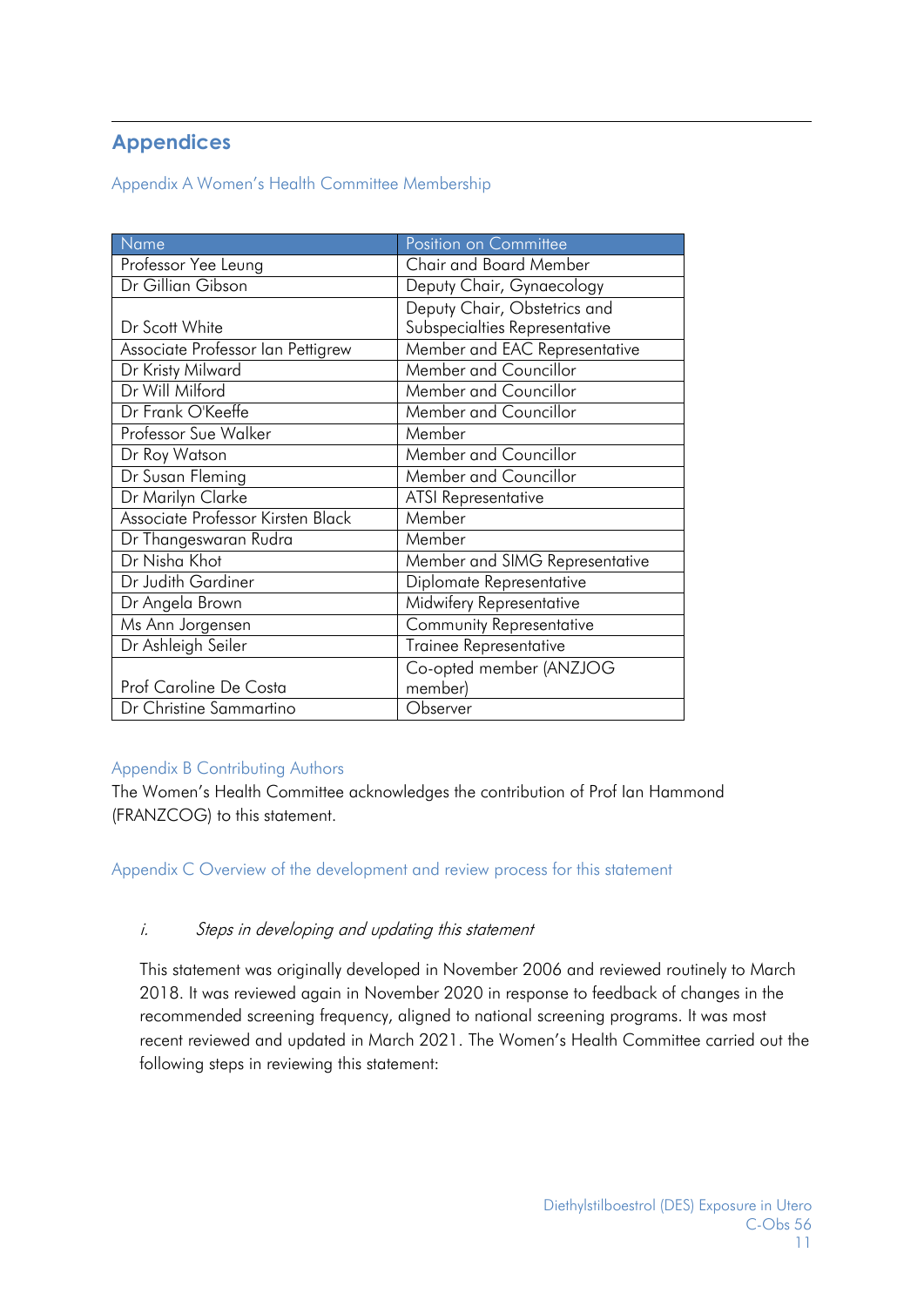- Declarations of interest were sought from all members prior to reviewing this statement.
- Structured clinical questions were developed and agreed upon.
- An updated literature search to answer the clinical questions was undertaken.
- At the June 2018 face-to-face committee meeting, the existing consensus-based recommendations were reviewed and updated (where appropriate) based on the available body of evidence and clinical expertise. Recommendations were graded as set out below in Appendix B part iii)
- At the March 2021 Women's Health Committee (via Zoom), the existing good practice points were reviewed and updated (where appropriate) based on the available body of evidence and clinical expertise. These were graded as set out below in Appendix B part iii)

# ii. Declaration of interest process and management

Declaring interests is essential in order to prevent any potential conflict between the private interests of members, and their duties as part of the Women's Health Committee.

A declaration of interest form specific to guidelines and statements was developed by RANZCOG and approved by the RANZCOG Board in July 2018 The Women's Health Committee members were required to declare their relevant interests in writing on this form prior to participating in the review of this statement.

Members were required to update their information as soon as they become aware of any changes to their interests and there was also a standing agenda item at each meeting where declarations of interest were called for and recorded as part of the meeting minutes.

There were no significant real or perceived conflicts of interest that required management during the process of updating this statement.

# iii. Grading of recommendations

Each recommendation in this College statement is given an overall grade as per the table below, based on the National Health and Medical Research Council (NHMRC) Levels of Evidence and Grades of Recommendations for Developers of Guidelines.

Where no robust evidence was available but there was sufficient consensus within the Women's Health Committee, consensus-based recommendations were developed or existing ones updated andare identifiable as such. Consensus-based recommendations were agreed to by the entire committee. Good Practice Notes are highlighted throughout and provide practical guidance to facilitate implementation. These were also developed through consensus of the entirecommittee.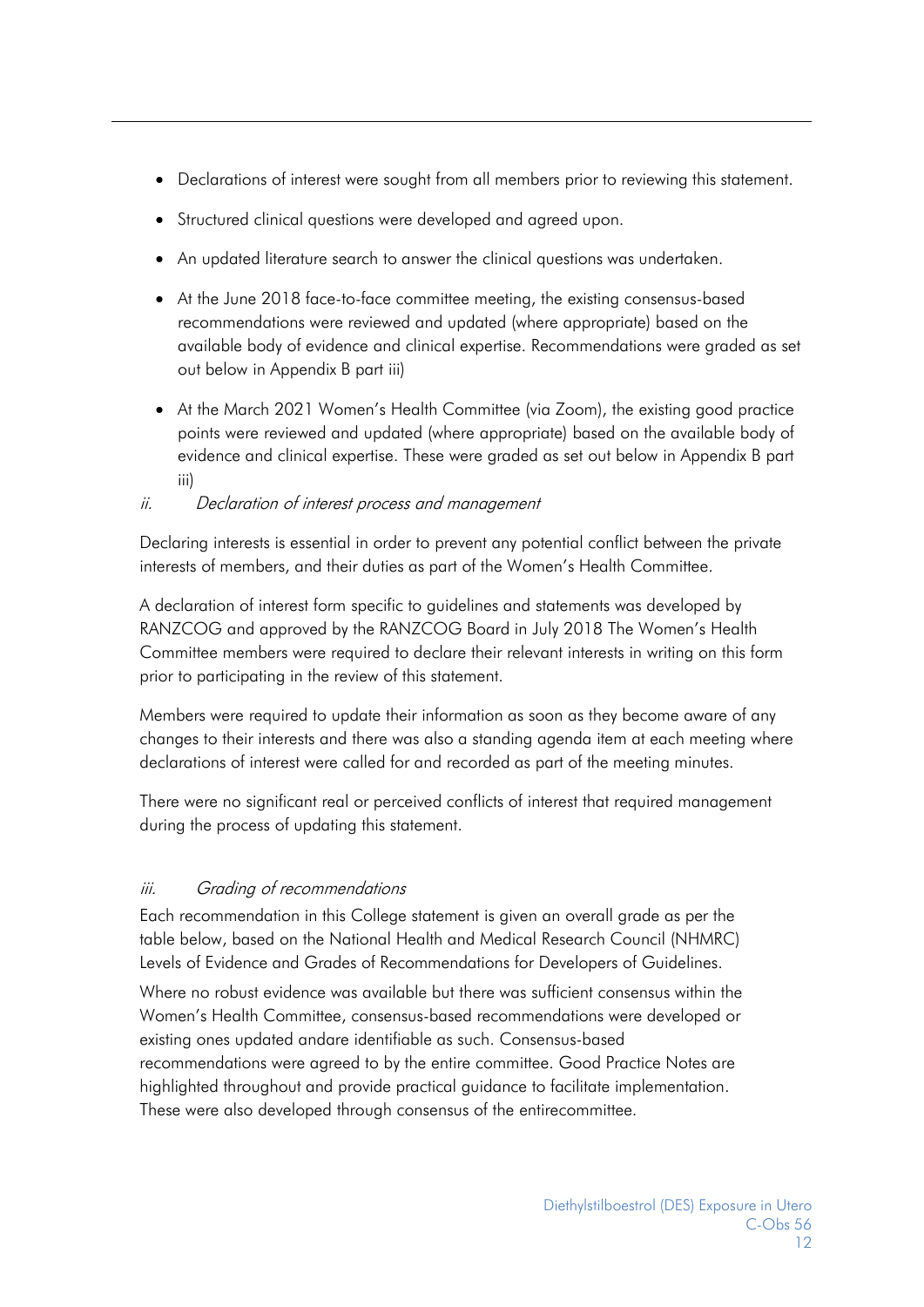| Recommendation category |              | Description                                                                                                    |  |  |  |
|-------------------------|--------------|----------------------------------------------------------------------------------------------------------------|--|--|--|
| Evidence-based          | A            | Body of evidence can be trusted to guide practice                                                              |  |  |  |
|                         | B            | Body of evidence can be trusted to guide practice in<br>most situations                                        |  |  |  |
|                         | $\mathsf{C}$ | Body of evidence provides some support for<br>recommendation(s) but care should be taken in its<br>application |  |  |  |
|                         | D            | The body of evidence is weak and the<br>recommendation must be applied with caution                            |  |  |  |
| Consensus-based         |              | Recommendation based on clinical opinion and<br>expertise as insufficient evidence available                   |  |  |  |
| Good Practice Note      |              | Practical advice and information based on clinical<br>opinion and expertise                                    |  |  |  |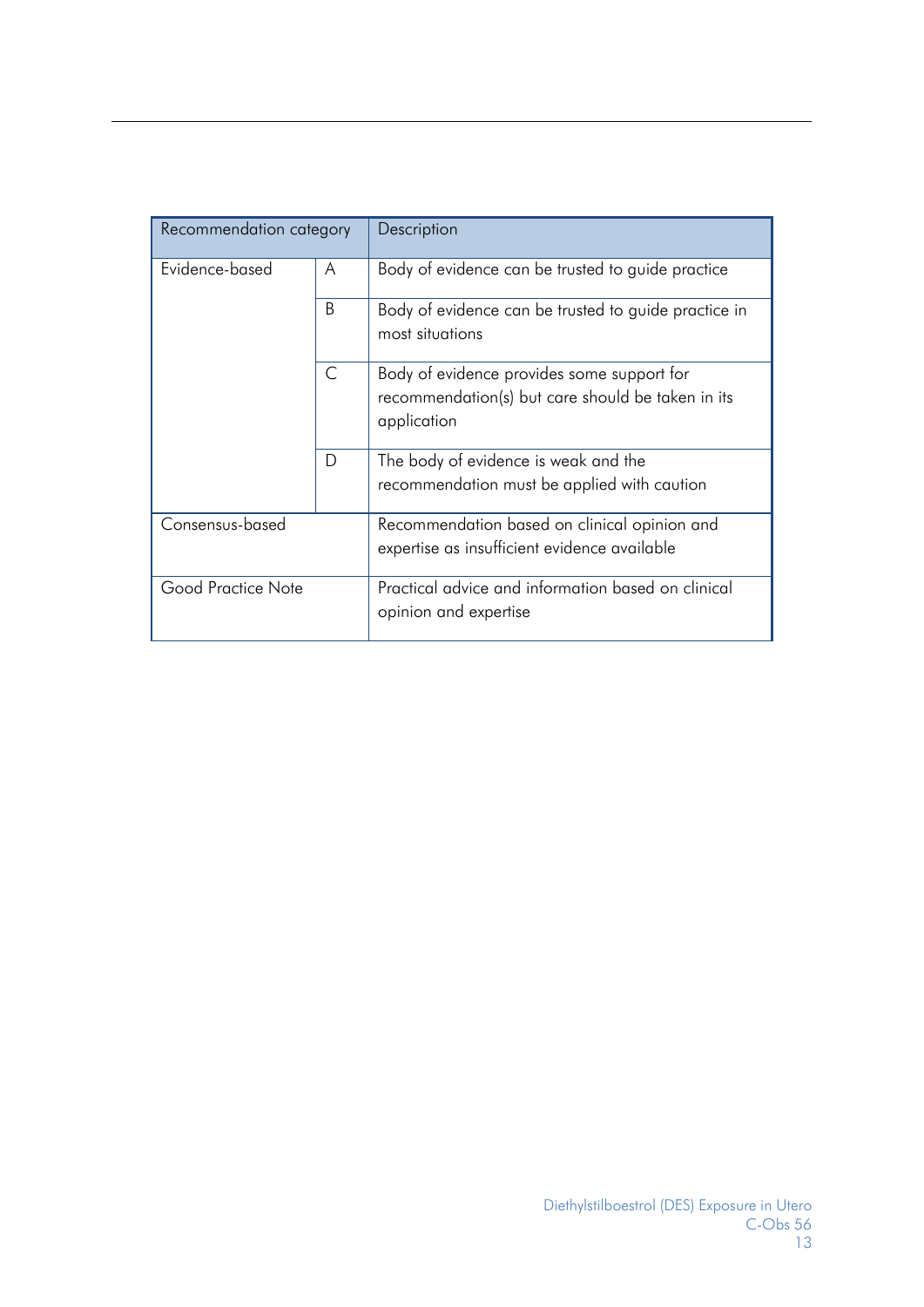# Appendix D Full Disclaimer

#### Purpose

This Guideline has been developed to provide general advice to practitioners about women's health issues concerning Diethylstilboestrol (DES) exposure in utero and should not be relied on as a substitute for proper assessment with respect to the particular circumstances of each case and the needs of any person with DES exposure or a related condition. It is the responsibility of each practitioner to have regard to the particular circumstances of each case. Clinical management should be responsive to the needs of the individual person with DES exposure or a related condition and the particular circumstances of each case.

### Quality of information

The information available in the Diethylstilboestrol (DES) exposure in utero is intended as a guide and provided for information purposes only. The information is based on the Australian and New Zealand context using the best available evidence and information at the time of preparation. While the Royal Australian and New Zealand College of Obstetricians and Gynaecologists (RANZCOG) had endeavoured to ensure that information is accurate and current at the time of preparation, it takes no responsibility for matters arising from changed circumstances or information or material that may have become subsequently available. The use of this information is entirely at your own risk and responsibility.

For the avoidance of doubt, the materials were not developed for use by patients, and patients must seek medical advice in relation to any treatment. The material includes the views or recommendations of third parties and does not necessarily reflect the views of RANZCOG or indicate a commitment to a particular course of action.

### Third-party sites

Any information linked in this guideline is provided for the user's convenience and does not constitute an endorsement or a recommendation or indicate a commitment to a particular course of action of this information, material, or content unless specifically stated otherwise.

RANZCOG disclaims, to the maximum extent permitted by law any responsibility and all liability (including without limitation, liability in negligence) to you or any third party for inaccurate, out of context, incomplete or unavailable information contained on the third-party website, or for whether the information contained on those websites is suitable for your needs or the needs of any third party for all expenses, losses, damages and costs incurred.

### Exclusion of liability

The College disclaims, to the maximum extent permitted by law, all responsibility and all liability (including without limitation, liability in negligence) to you or any third party for any loss or damage which may result from your or any third party's use of or reliance of this guideline, including the materials within or referred to throughout this document being in any way inaccurate, out of context, incomplete or unavailable for all expenses, losses, damages, and costs incurred.